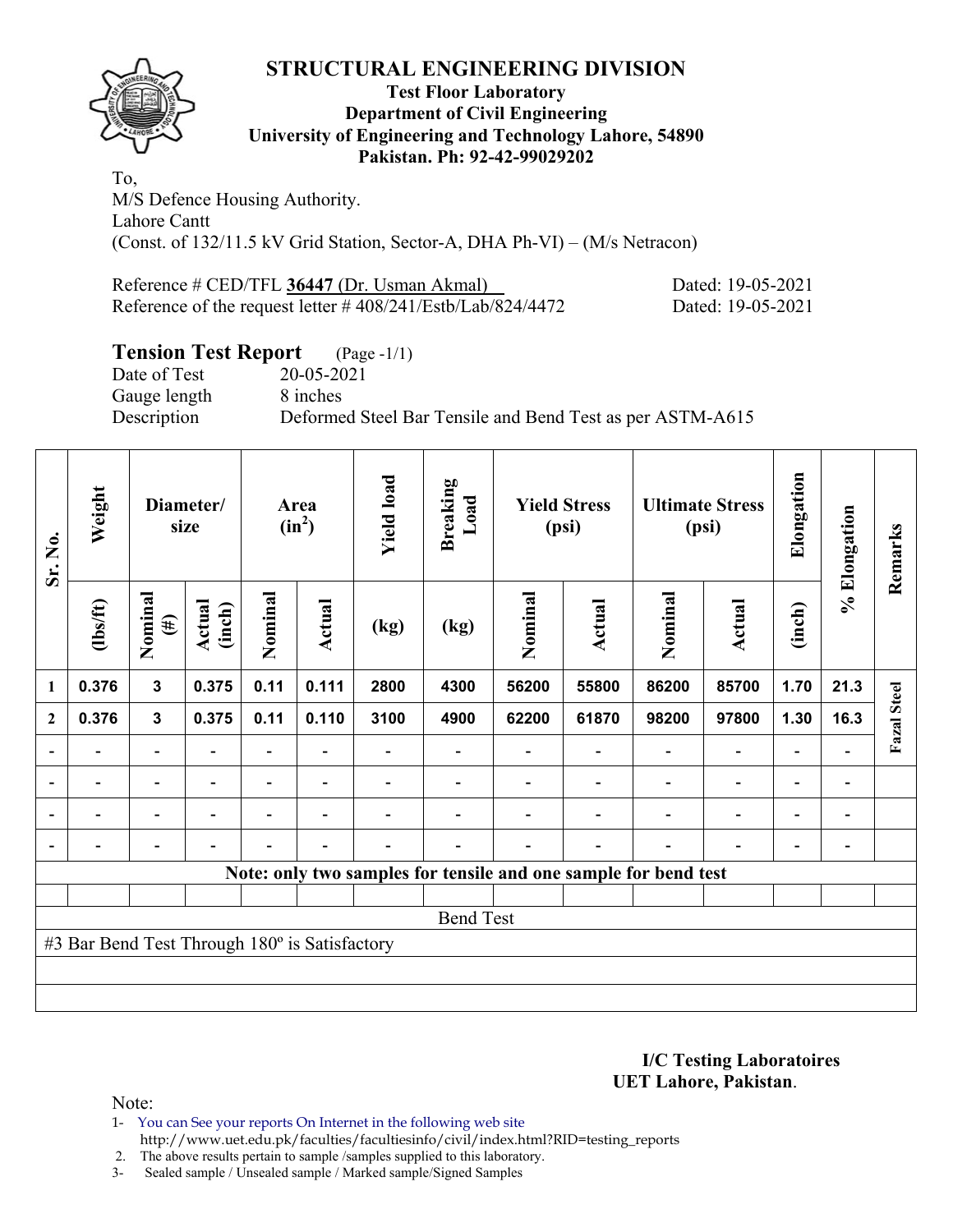## **STRUCTURAL ENGINEERING DIVISION**



#### **Test Floor Laboratory Department of Civil Engineering University of Engineering and Technology Lahore, 54890 Pakistan. Ph: 92-42-99029202**

To, Sub Divisional Offficer Highway Sub Division (M&R) Kasur (Special / Repair of Metalled Road from Bhuchokay Phatak to Kot Sajawal via Bhumbha Kalan, Maralli Uthar and Dhala Length  $= 27$  km District Kasur) Reference # CED/TFL **36448** (Dr. Usman Akmal) Dated: 19-05-2021 Reference of the request letter # 658/M&RK Dated: 26-04-2021

### **Tension Test Report** (Page -1/1)

Date of Test 20-05-2021 Gauge length 8 inches

Description Deformed Steel Bar Tensile and Bend Test as per ASTM-A615

| Sr. No.      | Weight                                        |                          | Diameter/<br>size       |         | Area<br>$(in^2)$         | <b>Yield load</b> | <b>Breaking</b><br>Load  |         | <b>Yield Stress</b><br>(psi)                                    |                          | <b>Ultimate Stress</b><br>(psi) | Elongation               | % Elongation             | Remarks        |
|--------------|-----------------------------------------------|--------------------------|-------------------------|---------|--------------------------|-------------------|--------------------------|---------|-----------------------------------------------------------------|--------------------------|---------------------------------|--------------------------|--------------------------|----------------|
|              | $\frac{2}{10}$                                | Nominal<br>$(\#)$        | <b>Actual</b><br>(inch) | Nominal | Actual                   | (kg)              | (kg)                     | Nominal | <b>Actual</b>                                                   | Nominal                  | <b>Actual</b>                   | (inch)                   |                          |                |
| 1            | 0.373                                         | $\mathbf{3}$             | 0.374                   | 0.11    | 0.110                    | 2900              | 4400                     | 58200   | 58310                                                           | 88200                    | 88500                           | 1.30                     | 16.3                     |                |
| $\mathbf{2}$ | 0.381                                         | $\mathbf{3}$             | 0.377                   | 0.11    | 0.112                    | 2900              | 4500                     | 58200   | 57140                                                           | 90200                    | 88700                           | 1.20                     | 15.0                     | Kasur<br>Saeed |
|              | $\overline{\phantom{0}}$                      | $\overline{\phantom{a}}$ |                         | Ξ.      | $\overline{\phantom{a}}$ |                   | $\overline{\phantom{0}}$ |         |                                                                 | $\overline{\phantom{0}}$ | $\overline{\phantom{a}}$        | $\overline{\phantom{0}}$ | $\blacksquare$           |                |
|              |                                               | -                        |                         | -       | $\overline{\phantom{0}}$ |                   |                          |         |                                                                 | $\overline{\phantom{0}}$ | $\overline{\phantom{a}}$        | ٠                        |                          |                |
|              |                                               | $\overline{\phantom{0}}$ |                         | -       | ٠                        |                   |                          |         |                                                                 |                          | $\overline{\phantom{0}}$        | $\overline{\phantom{0}}$ | $\overline{\phantom{0}}$ |                |
|              |                                               |                          |                         |         |                          |                   |                          |         |                                                                 |                          |                                 |                          |                          |                |
|              |                                               |                          |                         |         |                          |                   |                          |         | Note: only two samples for tensile and one sample for bend test |                          |                                 |                          |                          |                |
|              |                                               |                          |                         |         |                          |                   |                          |         |                                                                 |                          |                                 |                          |                          |                |
|              |                                               |                          |                         |         |                          |                   | <b>Bend Test</b>         |         |                                                                 |                          |                                 |                          |                          |                |
|              | #3 Bar Bend Test Through 180° is Satisfactory |                          |                         |         |                          |                   |                          |         |                                                                 |                          |                                 |                          |                          |                |
|              |                                               |                          |                         |         |                          |                   |                          |         |                                                                 |                          |                                 |                          |                          |                |
|              |                                               |                          |                         |         |                          |                   |                          |         |                                                                 |                          |                                 |                          |                          |                |

**I/C Testing Laboratoires UET Lahore, Pakistan**.

Note:

- 1- You can See your reports On Internet in the following web site http://www.uet.edu.pk/faculties/facultiesinfo/civil/index.html?RID=testing\_reports
- 2. The above results pertain to sample /samples supplied to this laboratory.
- 3- Sealed sample / Unsealed sample / Marked sample/Signed Samples